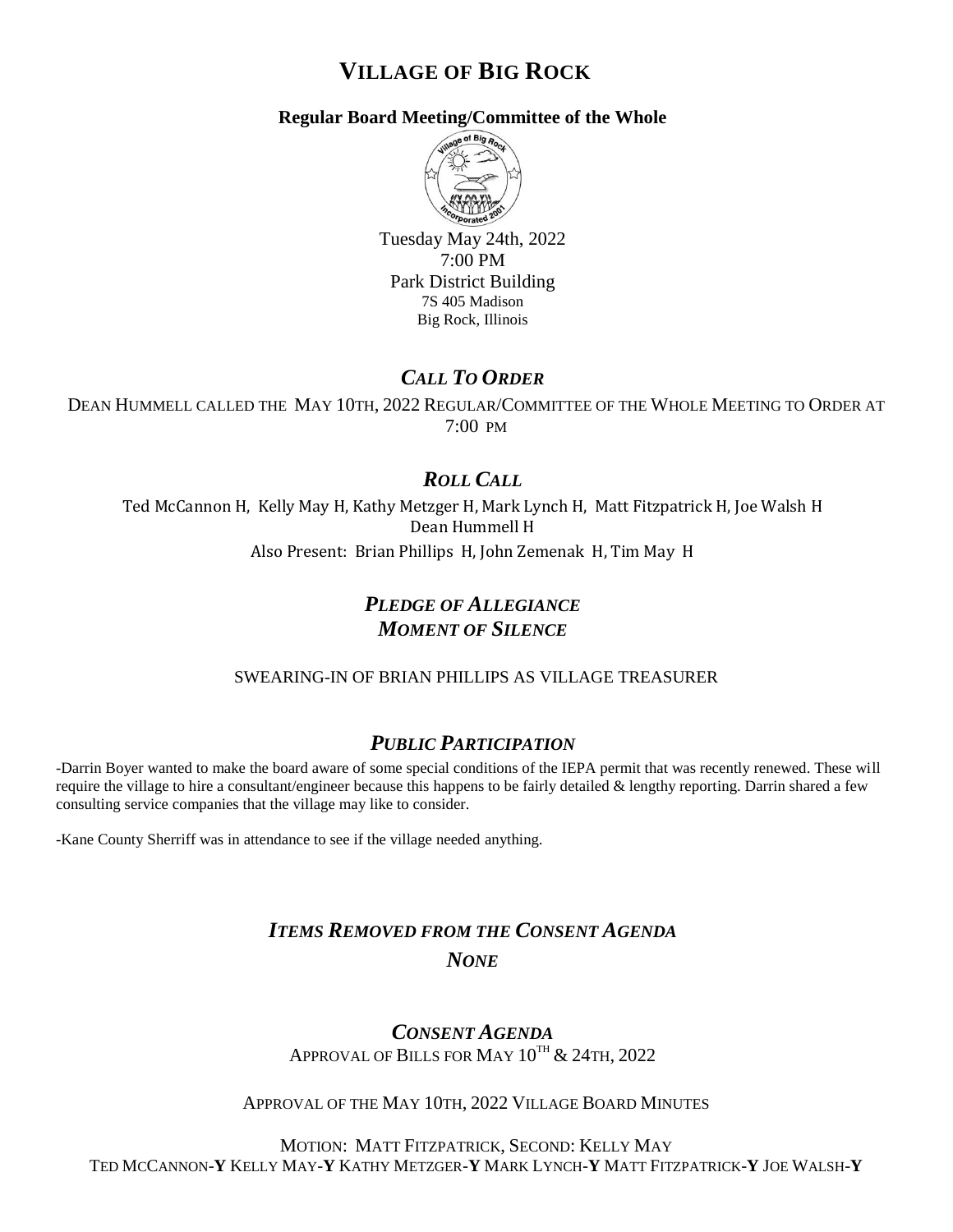# *RECESS TO THE COMMITTEE OF THE WHOLE* MOTION: JOE WALSH, SECOND: MATT FITZPATRICK, VOTE: 6 – 0, TIME: 7:24 PM

## *PRESIDENT HUMMELL*

-Dean & Ken are going to attend a meeting with Rich Harvest Farms next week regarding traffic for the upcoming golf outing in September. Similar to years past these events bring in allot of traffic and everyone wants to be on the same page and ensure things are handled well.

### *COMMITTEE OF THE WHOLE CONSIDERATIONS* DRAINAGE COMMITTEE REPORT

-The area on the south side of US RTE 30, directly across from RockWay, can now be restored after the village installed its storm water drain tile.

-Culverts/catch basins still need to be cleaned out sometime this year. Hopefully the city of Sandwich will be able to help us out once their new superintendent is hired on.

#### STREET MAINTENANCE REPORT

-Dean and Matt have been in contact with Reid w/ Bravo Engineering to continue working to get bids out for resurfacing projects this summer.

-Dean would like to see a bike path/walking lane along the side of Sixth St. so residents can safely get to/from the park district. Ted will reach out to a couple survey companies to explore options.

### DEPT. OF BUILDING/SAFETY/ZONING REPORT

-The village once again has a new property maintenance/code enforcement officer. Tim will work with Jason to bring him up to speed.

-Dean got a couple calls this week regarding neighbor disputes with a few property owners along Jericho Rd. Dean made it clear the village is not going to get involved with pointing fingers and neighbors go back n forth with disputes. If anyone seems to be trespassing on your personal property then please call the police.

### FINANCIAL REPORT